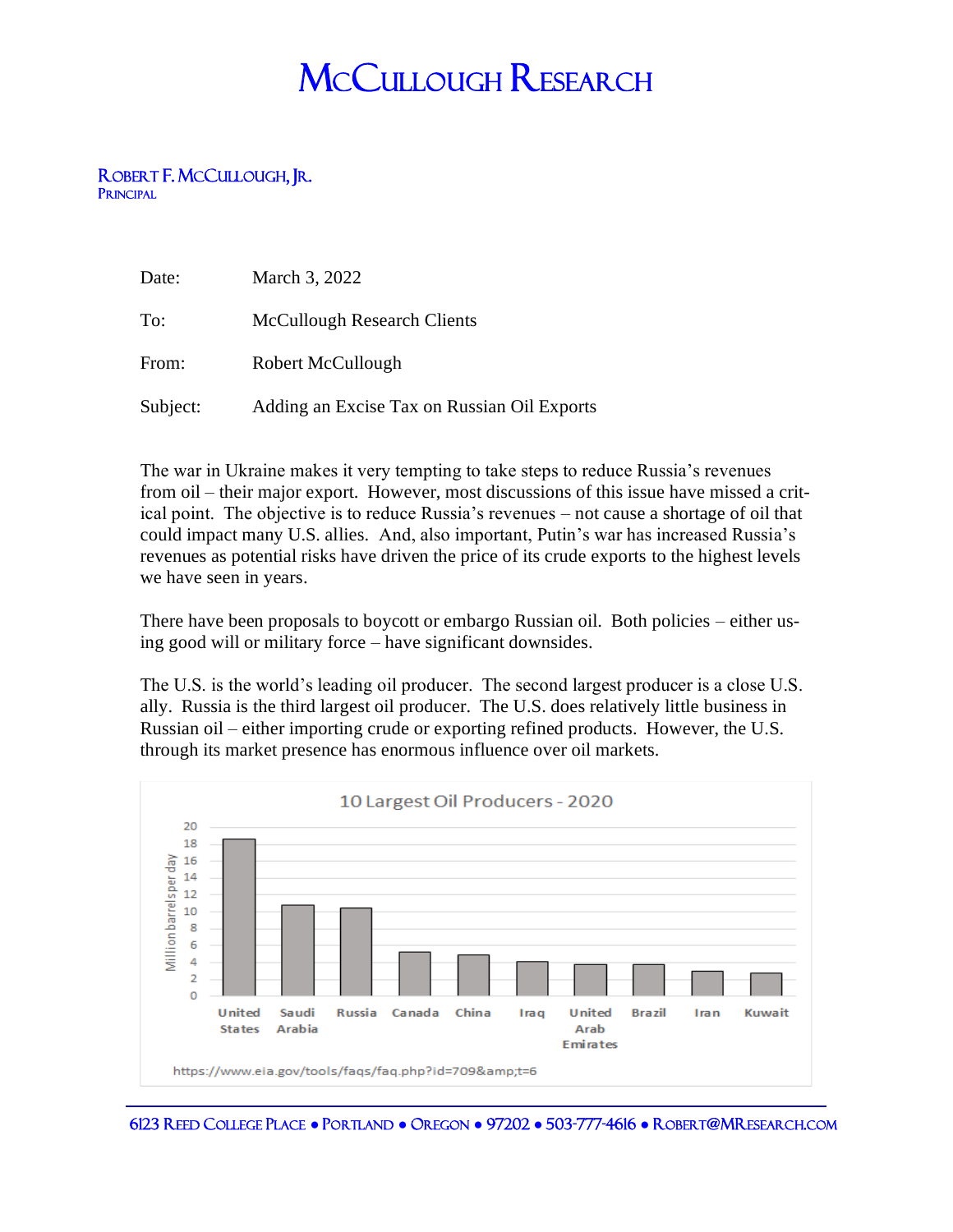## MCCULLOUGH RESEARCH

An Excise Tax on Russian Oil Exports March 3, 2022 Page 2

 $\overline{\phantom{a}}$  , where  $\overline{\phantom{a}}$ 

The BBC has estimated that oil contributes 60% of Russia's exports and 39% of Russia's federal budget.<sup>1</sup> Oil revenues are a critical area of leverage on Putin's policies – probably vastly more visceral than the seizure of the jets and villas of Russian oligarchs.

While a boycott and embargo on Russian crude are tempting, they pose significant downsides:

- 1. Since the oil market is a single worldwide marketplace, a successful boycott or embargo might cause higher prices and shortages to U.S. allies;
- 2. Boycotts are difficult to manage and enforce; and,
- 3. Embargos face the risk of armed conflict.

Boycotts are often unsuccessful since they may place a hardship on the purchaser. An embargo, especially an embargo backed by military force, poses significant risks when the target has an unstable leader and a nuclear arsenal.

Most importantly, they may not be needed.

An excise tax, on the other hand, is easy to implement, would not change prices nor supplies, but will reduce Russia's export revenues.

Implementation is straightforward. The U.S., Europe, the British Commonwealth, Japan, and other trading nations place an excise tax on Russian crude. The proceeds of the excise tax are spent on the emerging humanitarian crisis in Eastern Europe as hundreds of thousands – and possibly millions – flee the conflict in Ukraine.

The incidence of the tax is the key. Economists use this term to describe who actually pays the tax – the buyer or the seller. The key to the calculation is that the party with the alternatives avoids the tax, simply by buying elsewhere. In the case of oil, there are many alternative suppliers. The buyer can avoid the tax by picking up the phone and buying from the U.S. or Saudi Arabia. The opposite situation faces Russia, the seller. The world is not clamoring for their products, so they will have to accept a lower price than the market. As an economist, might say "the incidence of a Russian crude oil tax is entirely on the seller."

Obviously, one of the largest customers might not choose to implement the tax – even if it is in their own interest. An option to add China to those implementing the tax would

<sup>&</sup>lt;sup>1</sup> https://www.bbc.com/future/article/20211115-climate-change-can-russia-leave-fossil-fuels-behind